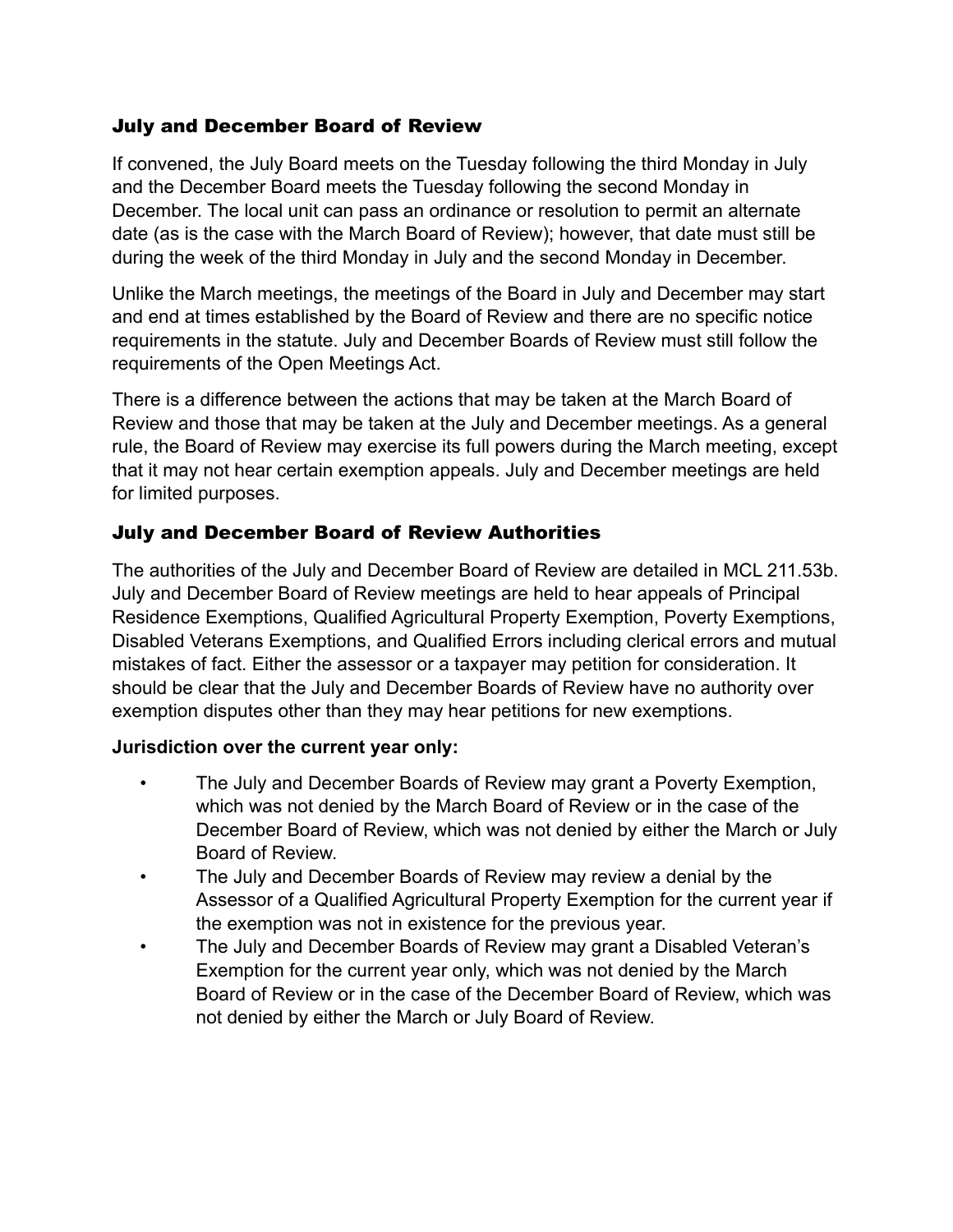## **Jurisdiction over the current year, plus the immediately preceding year:**

- The July and December Boards of Review may grant an exemption, at the election of the Taxpayer, for a Qualified Start-Up Business.
	- The July and December Boards of Review may correct the omission of a Qualified Forest Exemption that was approved by the Department of Agriculture and Rural Development but was mistakenly omitted from the roll, for the current year and the immediately preceding year.
	- If a property met the requirements to be Qualified Agricultural Property on or before May 1 of the year or years for which the exemption is claimed, and there has not been a previous denial of the exemption for that immediately preceding year, the owner may file an appeal to the July or December Board of Review requesting that the Qualified Agricultural Exemption be granted for the immediately preceding year and/or for the current year.

# **The July and December Boards of Review may correct Qualified Errors that have been previously verified by the Assessor:**

•

- 1. Correction of a Clerical Error. The error must be an error made by the Assessor relating to the correct assessment figures, the rate of taxation or the mathematical computation of the tax or must be an error in the rate of taxation which was applied. The court decisions indicate that to be clerical error (other than the application of an incorrect rate of taxation), the Assessor must have made an error which is transpositional, typographical, or mathematical.
- 2. A Mutual Mistake of Fact, where the mistaken belief of fact was shared by the Assessor and the Taxpayer at the time the assessment was made.
- 3. For Real Property only, an error as to the correct Taxable Status (exempt status) of the property.
- 4. For Real Property only, an error of Omission or Inclusion of part of the property.
- 5. For Real Property only, an error of measurement or calculation of physical dimensions or components.
- 6. For Personal Property only, an error by the Taxpayer in the preparation of a Personal Property Statement. The Taxpayer must have timely filed a Personal Property Statement.
- 7. An error made in the denial of a claim of the Small Business Taxpayer Exemption.
- 8. An issue beyond the control of a disabled veteran or his or her unremarried surviving spouse that causes a denial of an exemption under section 7b. An issue beyond the control of a disabled veteran or his or her unremarried surviving spouse means an error made by the local tax collecting unit in the processing of a timely filed exemption affidavit or a